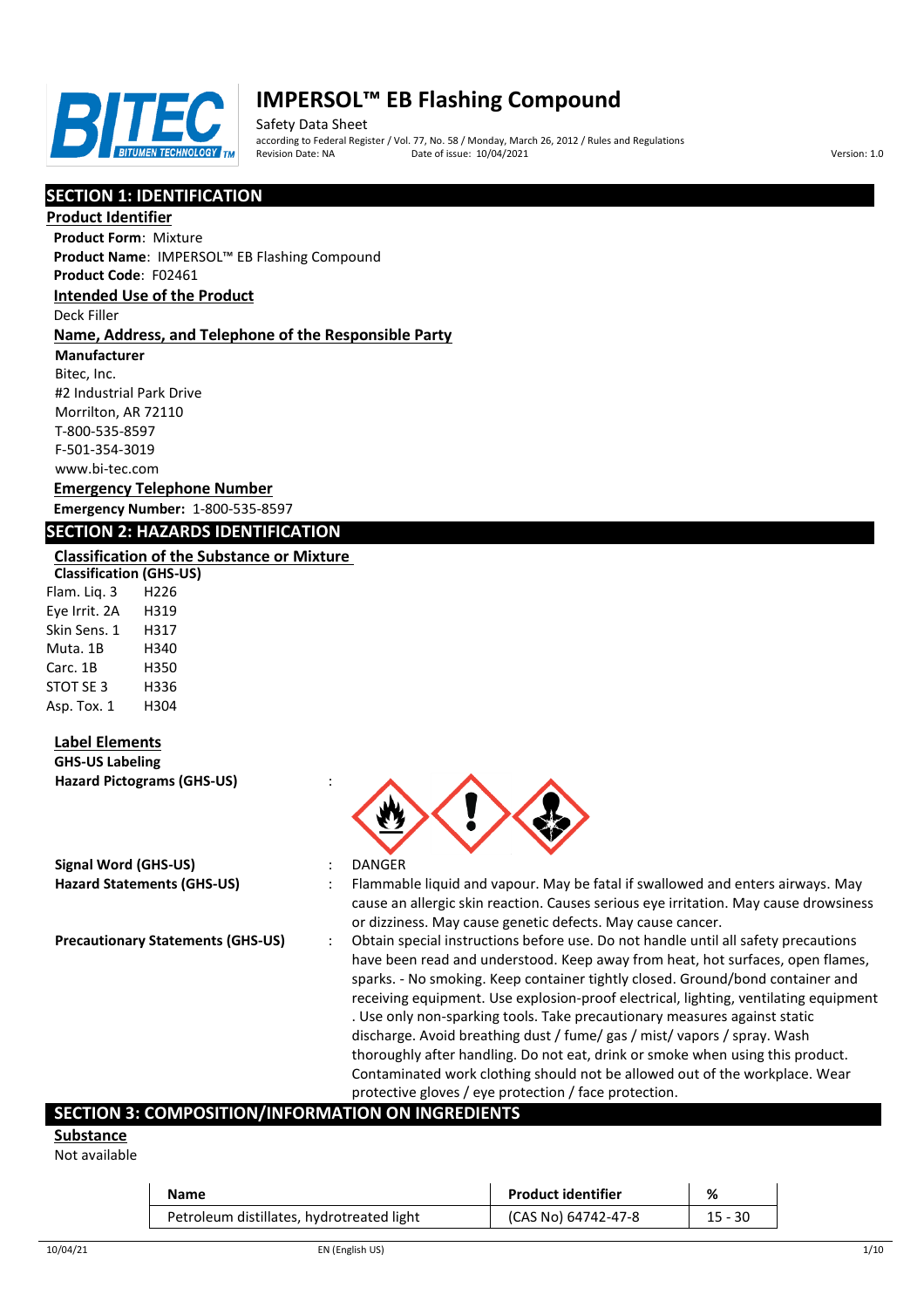#### Safety Data Sheet

According to Federal Register/Vol. 77, No. 58/Monday, March 26, 2012/Rules and Regulations

| <b>Name</b>                                                            | <b>Product identifier</b> | ℅          |
|------------------------------------------------------------------------|---------------------------|------------|
| Solvent naphtha, petroleum, light aromatic                             | (CAS No) 64742-95-6       | $15 - 25$  |
| Titanium dioxide                                                       | (CAS No) 13463-67-7       | $5 - 10$   |
| Carbon Black                                                           | (CAS No) 1333-86-4        | $0.0 - .3$ |
| Benzene, 1,2,4-trimethyl-                                              | (CAS No) 95-63-6          | $6 - 9$    |
| Nonane                                                                 | (CAS No) 111-84-2         | $1 - 2$    |
| Ceramic microspheres                                                   | (CAS No) 66402-68-4       | $5 - 10$   |
| Isobutyl alcohol                                                       | (CAS No) 78-83-1          | $0.1 - .3$ |
| Bis(1,2,2,6,6-pentamethyl-4-piperidyl) sebacate                        | (CAS No) 41556-26-7       | $0.1 - .4$ |
| Decanedioic acid, methyl 1,2,2,6,6-pentamethyl-<br>4-piperidinyl ester | (CAS No) 82919-37-7       | $0.1 - .2$ |

## **SECTION 4: FIRST AID MEASURES**

#### **Description of First Aid Measures**

**First-aid Measures General**: If exposed or concerned, get medical attention/advice. Show this safety data sheet to the doctor in attendance. Wash contaminated clothing before re-use. Never give anything to an unconscious person.

**First-aid Measures After Inhalation**: Remove to fresh air and keep at rest in a position comfortable for breathing. Get medical attention. If breathing is difficult, supply oxygen. If breathing has stopped, give artificial respiration.

**First-aid Measures After Skin Contact**: Remove affected clothing and wash all exposed skin with water for at least 15 minutes. Get medical attention immediately.

**First-aid Measures After Eye Contact**: Immediately flush with plenty of water for at least 15 minutes. Remove contact lenses if present and easy to do so. Get medical attention immediately. Continue rinsing.

**First-aid Measures After Ingestion**: rinse mouth thoroughly. Do not induce vomiting without advice from poison control center or medical professional. Get medical attention immediately.

## **SECTION 5: FIRE-FIGHTING MEASURES**

#### **Extinguishing Media**

**Suitable Extinguishing Media:** Use extinguishing measures that are appropriate to local circumstances and the surrounding environment.

**Unsuitable Extinguishing Media:** Do not use a heavy water stream.

#### **Special Hazards Arising from the Substance or Mixture**

**Fire Hazard:** Product is flammable

**Explosion Hazard:** Product is not explosive.

**Reactivity:** Hazardous reactions will not occur under normal conditions.

#### **Advice for Firefighters**

Use water spray or fog for cooling exposed containers. Exercise caution when fighting any chemical fire. Do not dispose of firefighting water in the environment. Vapors are heavier than air and may travel long distances along the ground to an ignition source and flash back.

**Firefighting Instructions:** Exercise caution when fighting any chemical fire.

**Protection During Firefighting:** Do not enter fire area without proper protective equipment, including respiratory protection. Hazardous Combustion Products: Carbon oxides (CO, CO<sub>2</sub>).

#### **Reference to Other Sections**

Refer to section 9 for flammability properties.

## **SECTION 6: ACCIDENTAL RELEASE MEASURES**

#### **Personal Precautions, Protective Equipment and Emergency Procedures**

**General Measures**: handle in accordance with good industrial hygiene and safety practice. Remove ignition sources.

#### **For Non-emergency Personnel**

**Protective Equipment:** Use appropriate personal protection equipment (PPE).

**Emergency Procedures:** Evacuate unnecessary personnel.

#### **For Emergency Responders**

**Protective Equipment:** Equip cleanup crew with proper protection.

**Emergency Procedures:** Ventilate area.

#### **Environmental Precautions**

Prevent entry to sewers and public waters.

#### **Methods and Material for Containment and Cleaning Up**

**For Containment:** Contain with dikes or absorbents to prevent migration and entry into sewers or streams. Absorb and/or contain spill with inert material.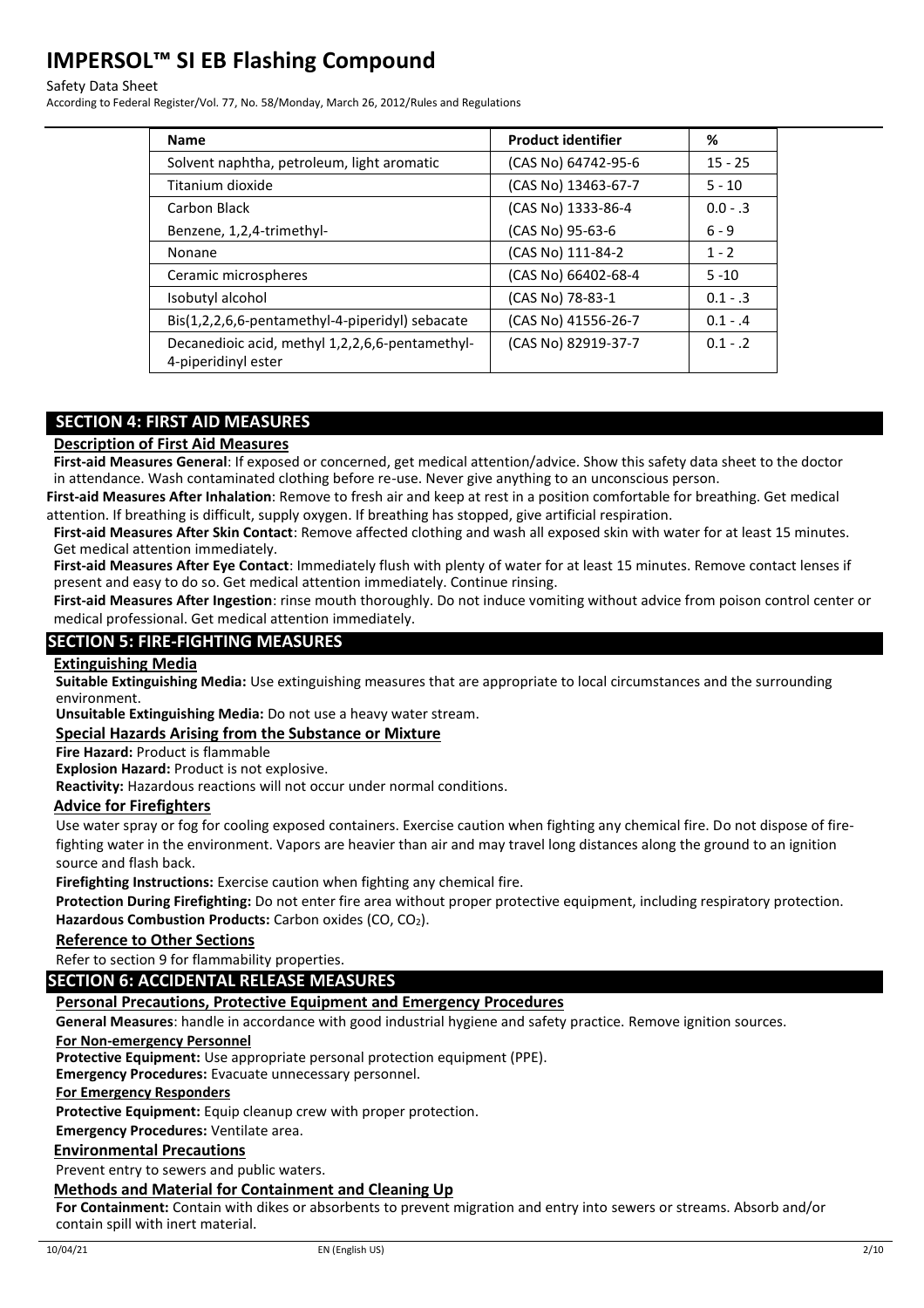#### Safety Data Sheet

According to Federal Register/Vol. 77, No. 58/Monday, March 26, 2012/Rules and Regulations

#### **Methods for Cleaning Up:** Clear up spills immediately and dispose of waste safely.

#### **Reference to Other Sections**

See Heading 8, Exposure Controls and Personal Protection.

#### **SECTION 7: HANDLING AND STORAGE**

#### **Precautions for Safe Handling**

**Hygiene Measures:** Wash hands and other exposed areas with mild soap and water before eating, drinking or smoking and when leaving work. Do not handle until all safety precautions have been read and understood. Handle in accordance with good industrial hygiene and safety procedures. Keep container closed when not in use. Keep away from heat, hot surfaces, sparks, open flames and other ignition sources. No smoking

#### **Conditions for Safe Storage, Including Any Incompatibilities**

**Storage Conditions:** Store in dry, well-ventilated area. Keep container closed when not in use. Keep away from heat, hot surfaces, sparks, open flames and other ignition sources. No smoking.

**Incompatible Materials:** No known incompatibles for this product.

**Storage Area:** Store locked up. Store in a well-ventilated place. Keep cool.

**Special Rules on Packaging:** Keep only in original container.

# **SECTION 8: EXPOSURE CONTROLS/PERSONAL PROTECTION**

## **Control Parameters**

# **Petroleum distillates, hydrotreated light (64742-47-8)**

| Remark (ACGIH)                                          | OELs not established                        |  |  |
|---------------------------------------------------------|---------------------------------------------|--|--|
| Remark (OSHA)                                           | OELs not established                        |  |  |
|                                                         |                                             |  |  |
| Nonane (111-84-2)                                       |                                             |  |  |
| ACGIH TWA (ppm)                                         | 200                                         |  |  |
| Remark (ACGIH)                                          | Threshold Limit Values (TLV Basis) Critical |  |  |
|                                                         | <b>Effects - CNS Impairment</b>             |  |  |
| OSHA PEL (TWA) (mg/m <sup>3</sup> )                     | 1050                                        |  |  |
| OSHA PEL (TWA) (ppm)                                    | 200                                         |  |  |
| Solvent naphtha, petroleum, light aromatic (64742-95-6) |                                             |  |  |
| Remark (ACGIH)                                          | OELs not established                        |  |  |
| Remark (OSHA)                                           | OELs not established                        |  |  |
| Silica: Crystalline, quartz (14808-60-7)                |                                             |  |  |
| ACGIH TWA $(mg/m3)$                                     | 0.025 (respirable fraction)                 |  |  |
| OSHA PEL (TWA) (mg/m <sup>3</sup> )                     | (30)/(%SiO2 + 2) total dust; (10)/(%SiO2 +  |  |  |
|                                                         | 2) respirable fraction                      |  |  |
| OSHA PEL (TWA) (ppm)                                    | $(250)/($ %SiO2 + 5) respirable fraction    |  |  |
| Titanium dioxide (13463-67-7)                           |                                             |  |  |
| ACGIH TWA $(mg/m3)$                                     | 10                                          |  |  |
| OSHA PEL (TWA) (mg/m <sup>3</sup> )                     | 15 total dust                               |  |  |
| Ceramic materials and wares, chemicals (66402-68-4)     |                                             |  |  |
| Remark (ACGIH)                                          | OELs not established                        |  |  |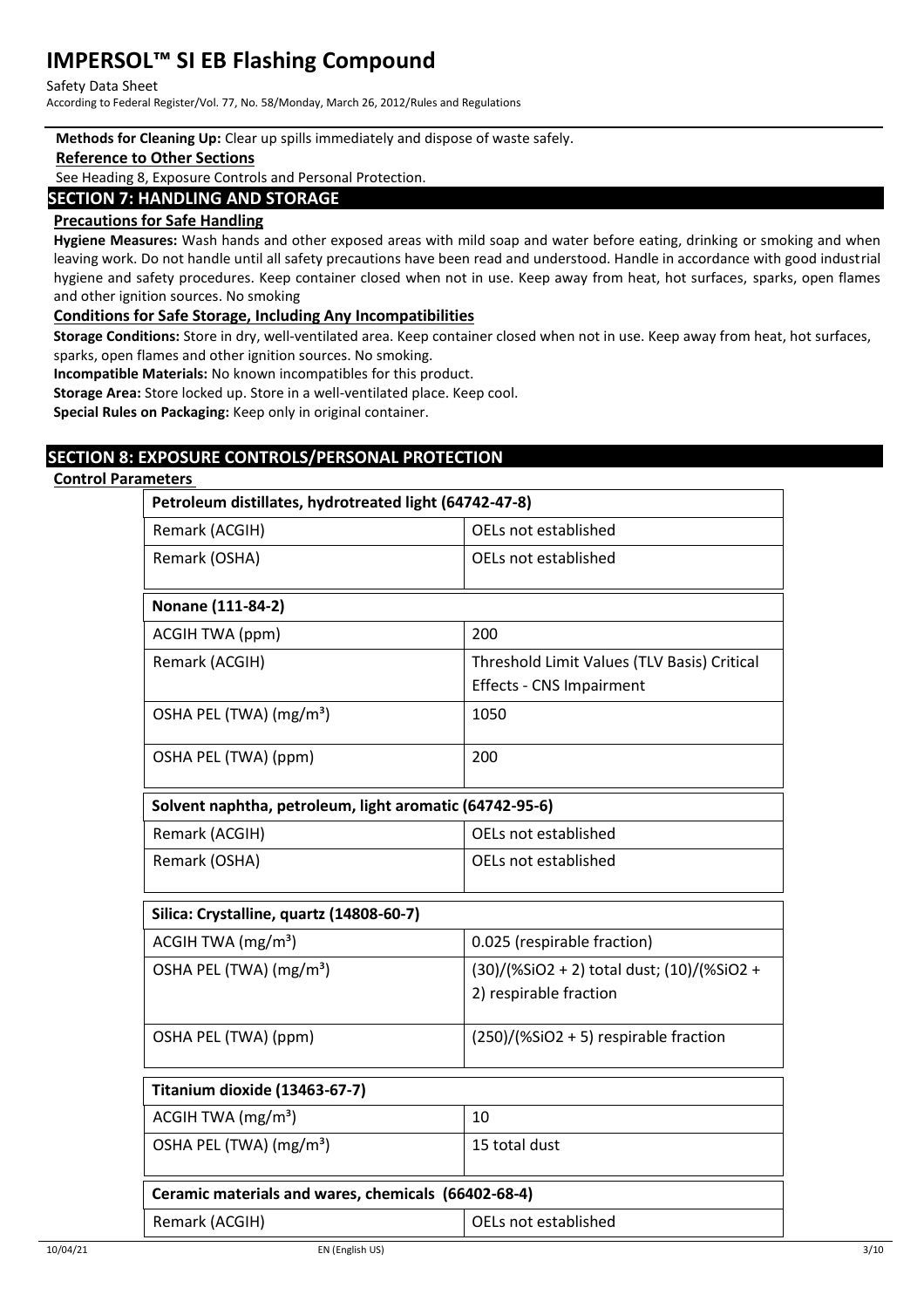#### Safety Data Sheet

According to Federal Register/Vol. 77, No. 58/Monday, March 26, 2012/Rules and Regulations

| Ceramic materials and wares, chemicals (66402-68-4)                             |                      |  |  |  |
|---------------------------------------------------------------------------------|----------------------|--|--|--|
| Remark (OSHA)                                                                   | OELs not established |  |  |  |
| Isobutyl alcohol (78-83-1)                                                      |                      |  |  |  |
| ACGIH TWA (ppm)                                                                 | 50                   |  |  |  |
| OSHA PEL (TWA) (mg/m <sup>3</sup> )                                             | 300                  |  |  |  |
| OSHA PEL (TWA) (ppm)                                                            | 100                  |  |  |  |
| Benzene, 1,2,4-trimethyl- (95-63-6)                                             |                      |  |  |  |
| Remark (ACGIH)                                                                  | OELs not established |  |  |  |
| Remark (OSHA)                                                                   | OELs not established |  |  |  |
| Bis(1,2,2,6,6-pentamethyl-4-piperidyl) sebacate (41556-26-7)                    |                      |  |  |  |
| Remark (ACGIH)                                                                  | OELs not established |  |  |  |
| Remark (OSHA)                                                                   | OELs not established |  |  |  |
| Decanedioic acid, methyl 1,2,2,6,6-pentamethyl-4-piperidinyl ester (82919-37-7) |                      |  |  |  |
| Remark (ACGIH)                                                                  | OELs not established |  |  |  |
| Remark (OSHA)                                                                   | OELs not established |  |  |  |
|                                                                                 |                      |  |  |  |

#### **Exposure Controls**

**Appropriate Engineering Controls:** Provide adequate ventilation. Where reasonably practicable this should be achieved by the use of local exhaust ventilation and good general extraction. If these are not sufficient to maintain concentrations of particulates and any vapor below occupational exposure limits suitable respiratory protection must be worn.

**Personal Protective Equipment:** Gloves. Protective goggles. Wear chemically impervious apron over labcoat and full coverage clothing. Insufficient ventilation: wear respiratory protection

**Hand Protection:** Use gloves chemically resistant to this material when prolonged or repeated contact could occur. Gloves should be classified under Standard EN 374 or ASTM F1296. Suggested glove materials are: Neoprene, Nitrile/butadiene rubber, Polyethylene, Ethyl vinyl alcohol laminate, PVC or vinyl. Suitable gloves for this specific application can be recommended by the glove supplier. Change contaminated gloves immediately.

**Eye Protection:** Wear eye protection, including chemical splash goggles and a face shield when possibility exists for eye contact due to spraying liquid or airborne particles.

**Skin and Body Protection:** Wear long sleeves, and chemically impervious PPE/coveralls to minimize bodily exposure **Respiratory Protection:** Wear a NIOSH-approved (or equivalent) full-facepiece airline respirator in the positive pressure mode with emergency escape provisions. In case of inadequate ventilation or risk of inhalation of vapors, use suitable respiratory equipment with gas filter (type A2). Use a positive-pressure

air-supplied respirator if there is any potential for an uncontrolled release, exposure levels are not known, or any other circumstances where air-purifying respirators may not provide adequate protection.

**Environmental Exposure Controls:** Do not allow the product to be released into the environment.

**Consumer Exposure Controls:** Do not eat, drink, or smoke during use.

# **SECTION 9: PHYSICAL AND CHEMICAL PROPERTIES**

**Information on Basic Physical and Chemical Properties** 

| Appearance                                   |  | Liquid             |
|----------------------------------------------|--|--------------------|
| Odor                                         |  | Slight hydrocarbon |
| <b>Odor threshold</b>                        |  | Not determined     |
| рH                                           |  | Not available      |
| Melting point / freezing point               |  | Not determined     |
| Initial boiling point and boiling range      |  | 154-178 °C         |
| <b>Flash Point</b>                           |  | $38-39.4$ °C       |
| Evaporation rate (Ether = 1)                 |  | Greater than 1     |
| Flammability (solid, gas)                    |  | Not applicable     |
| Upper/lower flammability or explosive limits |  | Not applicable     |
|                                              |  |                    |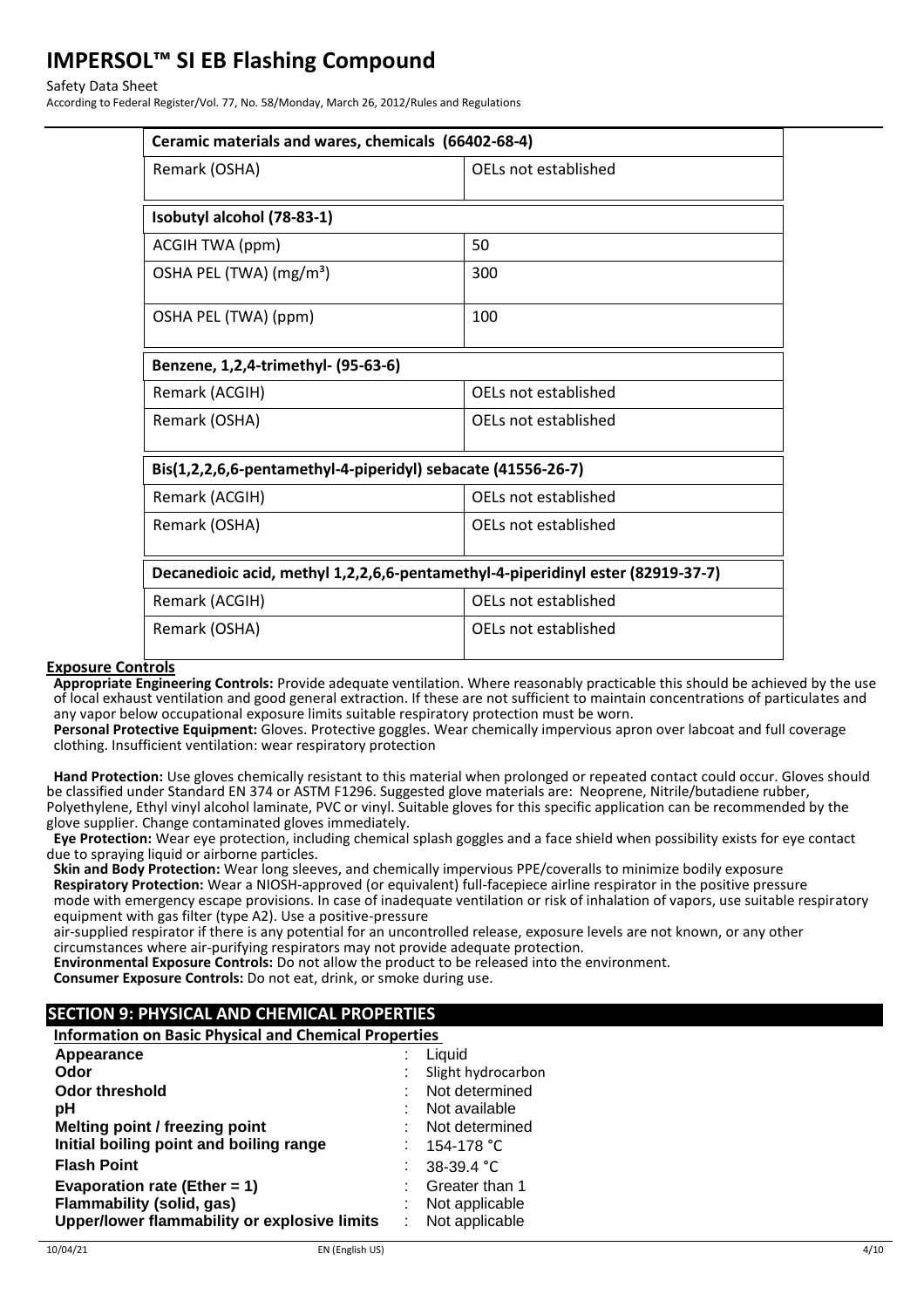Safety Data Sheet

According to Federal Register/Vol. 77, No. 58/Monday, March 26, 2012/Rules and Regulations

| Vapor pressure (Pa)                                   |    | : 2 mm Hg at $20^{\circ}$ C (68 $^{\circ}$ F) |
|-------------------------------------------------------|----|-----------------------------------------------|
| <b>Vapor Density</b>                                  | ÷  | Heavier than air                              |
| <b>Specific Gravity</b>                               |    | : 0.94                                        |
| <b>Solubility in Water</b>                            | ÷  | Negligible                                    |
| Partition coefficient n-octonal/water (Log :<br>Know) |    | Not Measured                                  |
| <b>Auto-ignition temperature</b>                      | ÷. | Not available                                 |
| <b>Decomposition temperature</b>                      | t. | Not available                                 |
| <b>Viscosity (cSt)</b>                                | t. | No data available                             |
| <b>VOC Content</b>                                    | ÷  | 410 g/liter                                   |
|                                                       |    |                                               |

# **SECTION 10: STABILITY AND REACTIVITY**

**Reactivity:** Flammable liquid and vapour.

**Chemical Stability:** Stable under normal circumstances.

**Possibility of Hazardous Reactions:** No data available**.**

**Conditions to Avoid:** No flames, no sparks. Eliminate all sources of ignition. Heat. Prevent vapor accumulation.

**Incompatible Materials:** Strong acids. Strong alkalis. Oxidizing agents.

# **Hazardous Decomposition Products:** No data available **SECTION 11: TOXICOLOGICAL INFORMATION**

#### **Acute Toxicity**

Acute toxicity **in the case of the Case of the Case of the Case of the Case of the Case of the Case of the Case of the Case of the Case of the Case of the Case of the Case of the Case of the Case of the Case of the Case of** 

| Petroleum distillates, hydrotreated light (64742-47-8)  |                 |  |
|---------------------------------------------------------|-----------------|--|
| LD50 oral rat                                           | > 5000 mg/kg    |  |
| LD50 dermal rabbit                                      | > 2000 mg/kg    |  |
| LC50 inhalation rat (mg/l)                              | $> 5.2$ mg/l/4h |  |
| Nonane (111-84-2)                                       |                 |  |
| LC50 inhalation rat (ppm)                               | 3200 ppm/4h     |  |
| Solvent naphtha, petroleum, light aromatic (64742-95-6) |                 |  |
| LD50 dermal rabbit                                      | $>$ 2000 mg/kg  |  |
| LC50 inhalation rat (ppm)                               | 3400 ppm/4h     |  |
| Titanium dioxide (13463-67-7)                           |                 |  |
| LD50 oral rat                                           | $>10000$ mg/kg  |  |
| Isobutyl alcohol (78-83-1)                              |                 |  |
| LD50 oral rat                                           | 2460 mg/kg      |  |
| LD50 dermal rabbit                                      | 3400 mg/kg      |  |
| LC50 inhalation rat (mg/l)                              | $> 6.5$ mg/l/4h |  |
|                                                         |                 |  |

 $\mathbf{I}$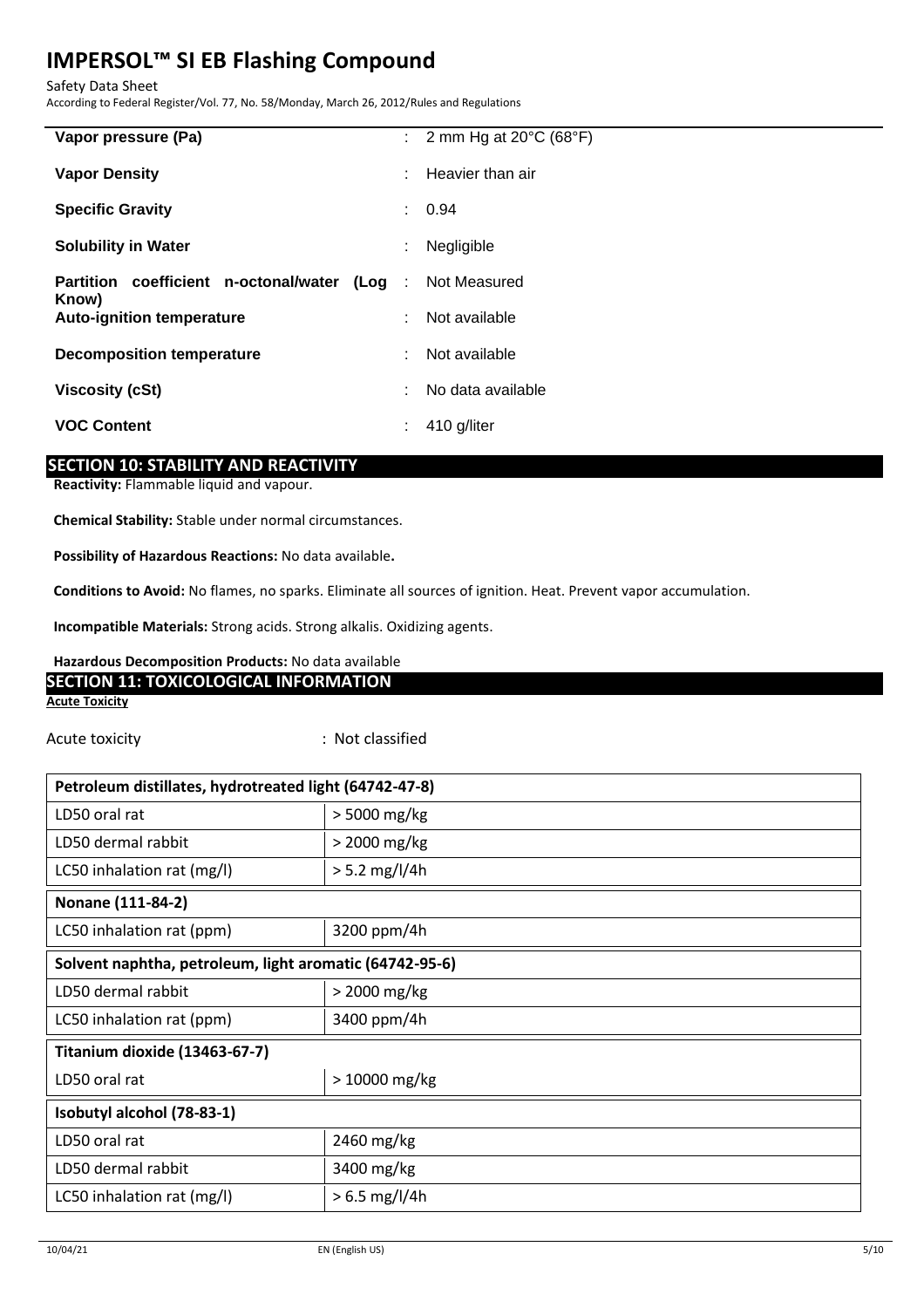#### Safety Data Sheet

According to Federal Register/Vol. 77, No. 58/Monday, March 26, 2012/Rules and Regulations

| Benzene, 1,2,4-trimethyl- (95-63-6)                          |                                        |  |
|--------------------------------------------------------------|----------------------------------------|--|
| LD50 oral rat                                                | 3280 mg/kg                             |  |
| LD50 dermal rabbit                                           | > 3160 mg/kg                           |  |
| ATE CLP (gases)                                              | 4500.000 ppmv/4h                       |  |
| ATE CLP (vapours)                                            | 11.000 mg/l/4h                         |  |
| ATE CLP (dust, mist)                                         | 1.500 mg/l/4h                          |  |
| Bis(1,2,2,6,6-pentamethyl-4-piperidyl) sebacate (41556-26-7) |                                        |  |
| LD50 oral rat                                                | 2615 mg/kg                             |  |
| Skin corrosion/irritation                                    | : Not classified                       |  |
| Serious eye damage/irritation                                | : Causes serious eye irritation.       |  |
| Respiratory or skin sensitisation                            | : May cause an allergic skin reaction. |  |
| Germ cell mutagenicity                                       | : May cause genetic defects.           |  |
| Carcinogenicity                                              | : May cause cancer.                    |  |

| Silica: Crystalline, quartz (14808-60-7)              |                                                                                                 |
|-------------------------------------------------------|-------------------------------------------------------------------------------------------------|
| IARC group                                            | 1 - Carcinogenic to humans                                                                      |
| Titanium dioxide (13463-67-7)                         |                                                                                                 |
| <b>IARC</b> group                                     | 2B - Possibly carcinogenic to humans                                                            |
| Carbon black (1333-86-4)                              |                                                                                                 |
| <b>IARC</b> group                                     | 2B - Possibly carcinogenic to humans                                                            |
| Reproductive toxicity                                 | : Not classified                                                                                |
| Specific target organ toxicity (single<br>exposure)   | : May cause drowsiness or dizziness.                                                            |
| Specific target organ toxicity<br>(repeated exposure) | : Not classified                                                                                |
| Aspiration hazard                                     | : May be fatal if swallowed and enters airways.                                                 |
| Symptoms/injuries after inhalation                    | : May cause irritation and damage to respiratory tissues. May cause<br>drowsiness or dizziness. |
| Symptoms/injuries after skin contact                  | : May cause an allergic skin reaction.                                                          |
| Symptoms/injuries after eye contact                   | : Causes serious eye irritation.                                                                |
| Symptoms/injuries after ingestion                     | : May cause gastrointestinal irritation.                                                        |
| Chronic symptoms                                      | : May cause cancer. May cause genetic defects.                                                  |

# **SECTION 12: ECOLOGICAL INFORMATION**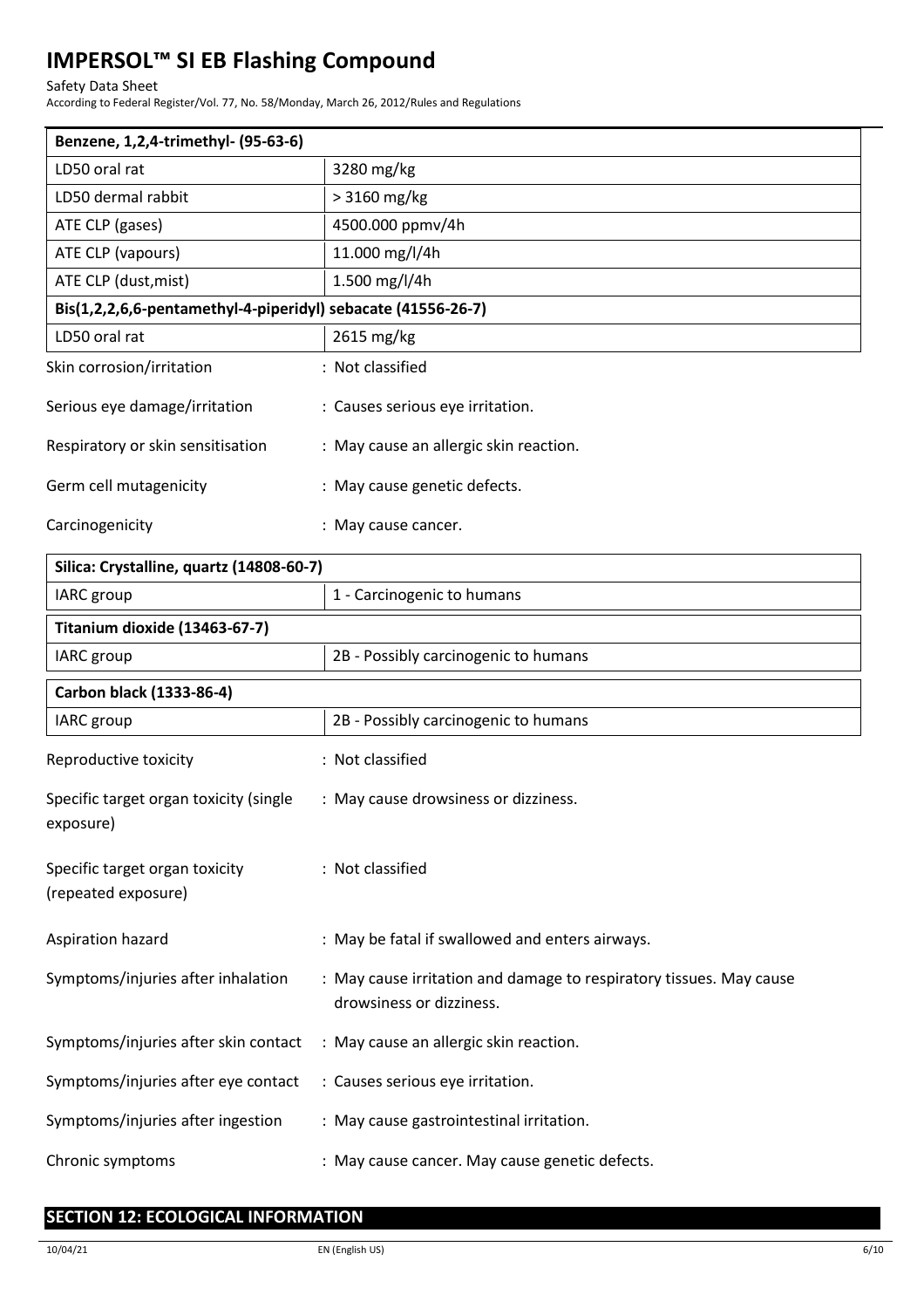#### Safety Data Sheet

According to Federal Register/Vol. 77, No. 58/Monday, March 26, 2012/Rules and Regulations

# **12.1. Toxicity**

The preparation has been assessed following the conventional method of the Dangerous Preparations Directive 1999/45/EC and GHS and is not classified as dangerous for the environment, but contains substance(s) dangerous for the environment. See section 3 for details

# **12.2. Persistence and degradability**

There is no data available on the preparation itself.

## **12.3. Bioaccumulative potential**

Not Measured

## **12.4. Mobility in soil**

No data available.

# **12.5. Results of PBT and vPvB assessment**

This product contains PBT/vPvB chemicals.

# **12.6. Other adverse effects**

An environmental hazard cannot be excluded in the event of unprofessional handling or disposal.

# Potentially toxic to aquatic life.

# **SECTION 13: DISPOSAL CONSIDERATIONS**

**Waste Disposal Recommendations:** Dispose of waste material in accordance with all local, regional, national, and international regulations.

# **SECTION 14: TRANSPORT INFORMATION**

**In Accordance with DOT** – UN1263 Paint (including paint, lacquer, enamel, stain, shellac solutions, varnish, polish, liquid filler, and liquid lacquer base), 3, III

**In Accordance with IMDG** – UN1263 Paint (including paint, lacquer, enamel, stain, shellac solutions, varnish, polish, liquid filler, and liquid lacquer base), 3, III

**In Accordance with IATA** – UN1263 Paint (including paint, lacquer, enamel, stain, shellac solutions, varnish, polish, liquid filler, and liquid lacquer base), 3, III

**In Accordance with TDG** – UN1263 Paint (including paint, lacquer, enamel, stain, shellac solutions, varnish, polish, liquid filler, and liquid lacquer base), 3, III

# **SECTION 15: REGULATORY INFORMATION**

| IMPERSOL™ SI EB Flashing Compound                                                                  |                                 |  |
|----------------------------------------------------------------------------------------------------|---------------------------------|--|
| All chemical substances in this product are listed in the EPA (Environment Protection Agency) TSCA |                                 |  |
| (Toxic Substances Control Act) Inventory or are exempt                                             |                                 |  |
| SARA Section 311/312 Hazard<br>Immediate (acute) health hazard                                     |                                 |  |
| <b>Classes</b>                                                                                     | Delayed (chronic) health hazard |  |
| Fire hazard                                                                                        |                                 |  |
| <b>Cumene (98-82-8)</b>                                                                            |                                 |  |
| Listed on United States SARA Section 313                                                           |                                 |  |

# CERCLA RQ 5000 lb

| Isobutyl alcohol (78-83-1)               |         |  |
|------------------------------------------|---------|--|
| <b>CERCLA RQ</b>                         | 5000 lb |  |
| Benzene, 1,2,4-trimethyl- (95-63-6)      |         |  |
| Listed on United States SARA Section 313 |         |  |
| Xylenes (o-, m-, p- isomers) (1330-20-7) |         |  |
| Listed on United States SARA Section 313 |         |  |
| <b>CERCLA RQ</b>                         | 100 lb  |  |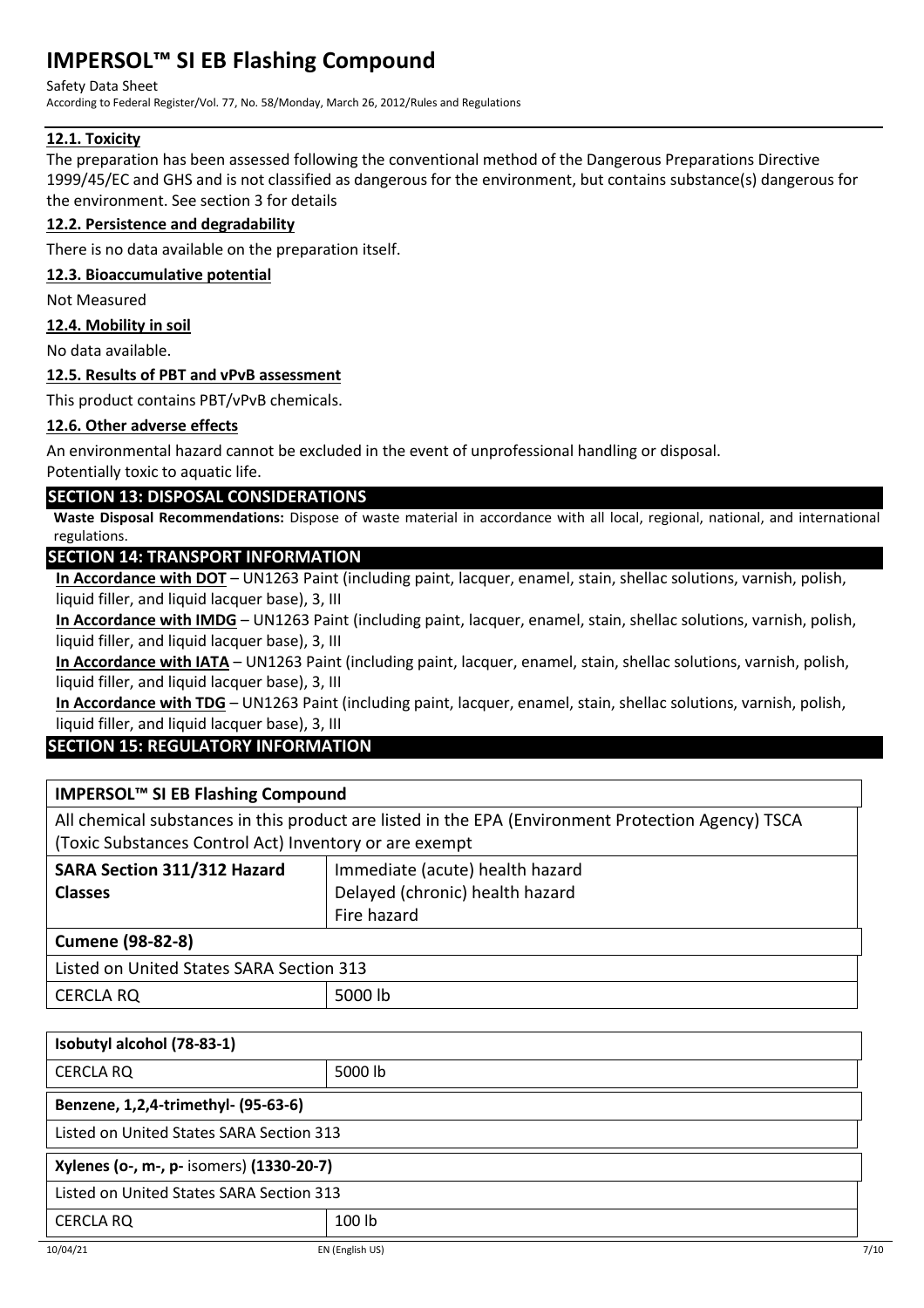Safety Data Sheet According to Federal Register/Vol. 77, No. 58/Monday, March 26, 2012/Rules and Regulations

# **15.2. International regulations**

No additional information available

# **15.3. US State regulations**

California Proposition 65

<u>/N</u> WARNING: This product contains, or may contain, trace quantities of a substance(s) known to the state of California to cause cancer and/or reproductive toxicity

| <b>Cumene (98-82-8)</b>                  |                     |                     |                     |                              |              |                              |                              |                      |  |  |  |
|------------------------------------------|---------------------|---------------------|---------------------|------------------------------|--------------|------------------------------|------------------------------|----------------------|--|--|--|
| U.S. - California -                      |                     | U.S. - California - |                     | U.S. - California -          |              | U.S. - California -          |                              | No significance risk |  |  |  |
| Proposition 65 -                         |                     | Proposition 65 -    |                     | Proposition 65 -             |              | Proposition 65 -             |                              | level (NSRL)         |  |  |  |
| Carcinogens List                         |                     | Developmental       |                     | <b>Reproductive Toxicity</b> |              | <b>Reproductive Toxicity</b> |                              |                      |  |  |  |
|                                          |                     | Toxicity            |                     | - Female                     |              | - Male                       |                              |                      |  |  |  |
|                                          |                     |                     |                     |                              |              |                              |                              |                      |  |  |  |
| Yes                                      |                     | No                  |                     | No                           |              | No                           |                              | <b>NA</b>            |  |  |  |
| Silica: Crystalline, quartz (14808-60-7) |                     |                     |                     |                              |              |                              |                              |                      |  |  |  |
|                                          | U.S. - California - |                     | U.S. - California - | U.S. - California -          |              | U.S. - California -          |                              | No significance risk |  |  |  |
| Proposition 65 -                         |                     | Proposition 65 -    |                     | Proposition 65 -             |              | Proposition 65 -             |                              | level (NSRL)         |  |  |  |
| Carcinogens List                         |                     | Developmental       |                     | <b>Reproductive Toxicity</b> |              | <b>Reproductive Toxicity</b> |                              |                      |  |  |  |
|                                          |                     | Toxicity            |                     | - Female                     |              | - Male                       |                              |                      |  |  |  |
|                                          |                     |                     |                     |                              |              |                              |                              |                      |  |  |  |
| Yes                                      |                     | No                  |                     | <b>No</b>                    |              | <b>No</b>                    |                              | <b>NA</b>            |  |  |  |
|                                          |                     |                     |                     |                              |              |                              |                              |                      |  |  |  |
| Nickel oxide (1313-99-1)                 |                     |                     |                     |                              |              |                              |                              |                      |  |  |  |
| U.S. - California -                      |                     | U.S. - California - |                     | U.S. - California -          |              |                              | U.S. - California -          | No significance risk |  |  |  |
| Proposition 65 -                         |                     | Proposition 65 -    |                     | Proposition 65 -             |              |                              | Proposition 65 -             | level (NSRL)         |  |  |  |
| Carcinogens List                         |                     | Developmental       |                     | <b>Reproductive Toxicity</b> |              |                              | <b>Reproductive Toxicity</b> |                      |  |  |  |
|                                          |                     | Toxicity            |                     | - Female                     |              | - Male                       |                              |                      |  |  |  |
|                                          |                     |                     |                     |                              |              |                              |                              |                      |  |  |  |
| Yes                                      |                     | No                  |                     | <b>No</b>                    |              | <b>No</b>                    |                              | <b>NA</b>            |  |  |  |
|                                          |                     |                     |                     |                              |              |                              |                              |                      |  |  |  |
| Carbon black (1333-86-4)                 |                     |                     |                     |                              |              |                              |                              |                      |  |  |  |
| U.S. - California -                      |                     | U.S. - California - |                     | U.S. - California -          |              | U.S. - California -          |                              | No significance risk |  |  |  |
| Proposition 65 -                         |                     | Proposition 65 -    |                     | Proposition 65 -             |              | Proposition 65 -             |                              | level (NSRL)         |  |  |  |
| Carcinogens List                         |                     | Developmental       |                     | <b>Reproductive Toxicity</b> |              |                              | <b>Reproductive Toxicity</b> |                      |  |  |  |
|                                          |                     | Toxicity            |                     | - Female                     |              | - Male                       |                              |                      |  |  |  |
|                                          |                     |                     |                     |                              |              |                              |                              |                      |  |  |  |
| Yes                                      |                     | No                  |                     | No                           |              | No                           |                              |                      |  |  |  |
|                                          |                     |                     |                     |                              |              |                              |                              |                      |  |  |  |
| Titanium dioxide (13463-67-7)            |                     |                     |                     |                              |              |                              |                              |                      |  |  |  |
| $U.S. -$<br>$U.S. -$                     |                     | $U.S. -$            |                     | $U.S. -$                     | <b>No</b>    |                              |                              |                      |  |  |  |
| California -<br>California -             |                     | California -        |                     | California -                 | significance |                              |                              |                      |  |  |  |
| Proposition<br>Proposition 65            |                     | Proposition         |                     | Proposition                  | risk level   |                              |                              |                      |  |  |  |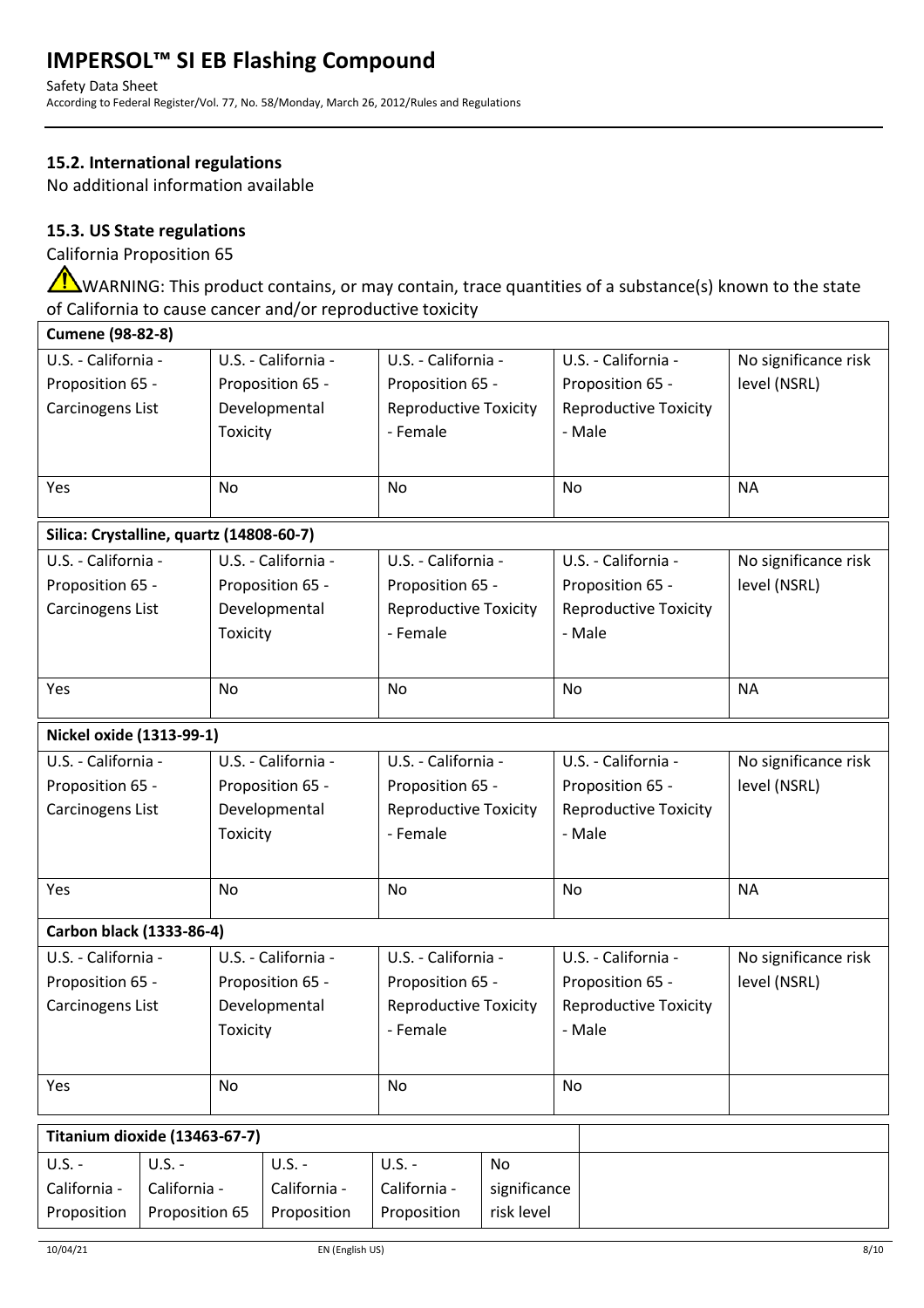#### Safety Data Sheet

According to Federal Register/Vol. 77, No. 58/Monday, March 26, 2012/Rules and Regulations

|                                                                       | Titanium dioxide (13463-67-7)                              |              |              |           |  |  |  |  |  |  |  |
|-----------------------------------------------------------------------|------------------------------------------------------------|--------------|--------------|-----------|--|--|--|--|--|--|--|
| $65 -$                                                                |                                                            | $65 -$       | $65 -$       | (NSRL)    |  |  |  |  |  |  |  |
| Carcinogens                                                           | Developmental                                              | Reproductive | Reproductive |           |  |  |  |  |  |  |  |
| List                                                                  | Toxicity                                                   | Toxicity -   | Toxicity -   |           |  |  |  |  |  |  |  |
|                                                                       |                                                            | Female       | Male         |           |  |  |  |  |  |  |  |
|                                                                       |                                                            |              |              |           |  |  |  |  |  |  |  |
| Yes                                                                   | No                                                         | No           | <b>No</b>    | <b>NA</b> |  |  |  |  |  |  |  |
|                                                                       |                                                            |              |              |           |  |  |  |  |  |  |  |
| Nonane (111-84-2)                                                     |                                                            |              |              |           |  |  |  |  |  |  |  |
| U.S. - New Jersey - Right to Know Hazardous Substance List            |                                                            |              |              |           |  |  |  |  |  |  |  |
|                                                                       | U.S. - Massachusetts - Right To Know List                  |              |              |           |  |  |  |  |  |  |  |
|                                                                       |                                                            |              |              |           |  |  |  |  |  |  |  |
| U.S. - Pennsylvania - RTK (Right to Know) List                        |                                                            |              |              |           |  |  |  |  |  |  |  |
| <b>Cumene (98-82-8)</b>                                               |                                                            |              |              |           |  |  |  |  |  |  |  |
| U.S. - Massachusetts - Right To Know List                             |                                                            |              |              |           |  |  |  |  |  |  |  |
|                                                                       | U.S. - New Jersey - Right to Know Hazardous Substance List |              |              |           |  |  |  |  |  |  |  |
| U.S. - Pennsylvania - RTK (Right to Know) - Environmental Hazard List |                                                            |              |              |           |  |  |  |  |  |  |  |
|                                                                       |                                                            |              |              |           |  |  |  |  |  |  |  |
| Silica: Crystalline, quartz (14808-60-7)                              |                                                            |              |              |           |  |  |  |  |  |  |  |
| U.S. - New Jersey - Right to Know Hazardous Substance List            |                                                            |              |              |           |  |  |  |  |  |  |  |
| U.S. - Pennsylvania - RTK (Right to Know) List                        |                                                            |              |              |           |  |  |  |  |  |  |  |
| U.S. - Massachusetts - Right To Know List                             |                                                            |              |              |           |  |  |  |  |  |  |  |
| Nickel oxide (1313-99-1)                                              |                                                            |              |              |           |  |  |  |  |  |  |  |
| U.S. - Massachusetts - Right To Know List                             |                                                            |              |              |           |  |  |  |  |  |  |  |
| U.S. - New Jersey - Right to Know Hazardous Substance List            |                                                            |              |              |           |  |  |  |  |  |  |  |
|                                                                       |                                                            |              |              |           |  |  |  |  |  |  |  |
| U.S. - Pennsylvania - RTK (Right to Know) - Environmental Hazard List |                                                            |              |              |           |  |  |  |  |  |  |  |
| Titanium dioxide (13463-67-7)                                         |                                                            |              |              |           |  |  |  |  |  |  |  |
| U.S. - Massachusetts - Right To Know List                             |                                                            |              |              |           |  |  |  |  |  |  |  |
| U.S. - New Jersey - Right to Know Hazardous Substance List            |                                                            |              |              |           |  |  |  |  |  |  |  |
| U.S. - Pennsylvania - RTK (Right to Know) List                        |                                                            |              |              |           |  |  |  |  |  |  |  |
|                                                                       |                                                            |              |              |           |  |  |  |  |  |  |  |
| Carbon black (1333-86-4)                                              |                                                            |              |              |           |  |  |  |  |  |  |  |
| U.S. - New Jersey - Right to Know Hazardous Substance List            |                                                            |              |              |           |  |  |  |  |  |  |  |
|                                                                       | Silica, amorphous, precipitated and gel (112926-00-8)      |              |              |           |  |  |  |  |  |  |  |
| U.S. - New Jersey - Right to Know Hazardous Substance List            |                                                            |              |              |           |  |  |  |  |  |  |  |
| U.S. - Pennsylvania - RTK (Right to Know) List                        |                                                            |              |              |           |  |  |  |  |  |  |  |
| U.S. - Massachusetts - Right To Know List                             |                                                            |              |              |           |  |  |  |  |  |  |  |
|                                                                       |                                                            |              |              |           |  |  |  |  |  |  |  |
| Isobutyl alcohol (78-83-1)                                            |                                                            |              |              |           |  |  |  |  |  |  |  |
| U.S. - Massachusetts - Right To Know List                             |                                                            |              |              |           |  |  |  |  |  |  |  |